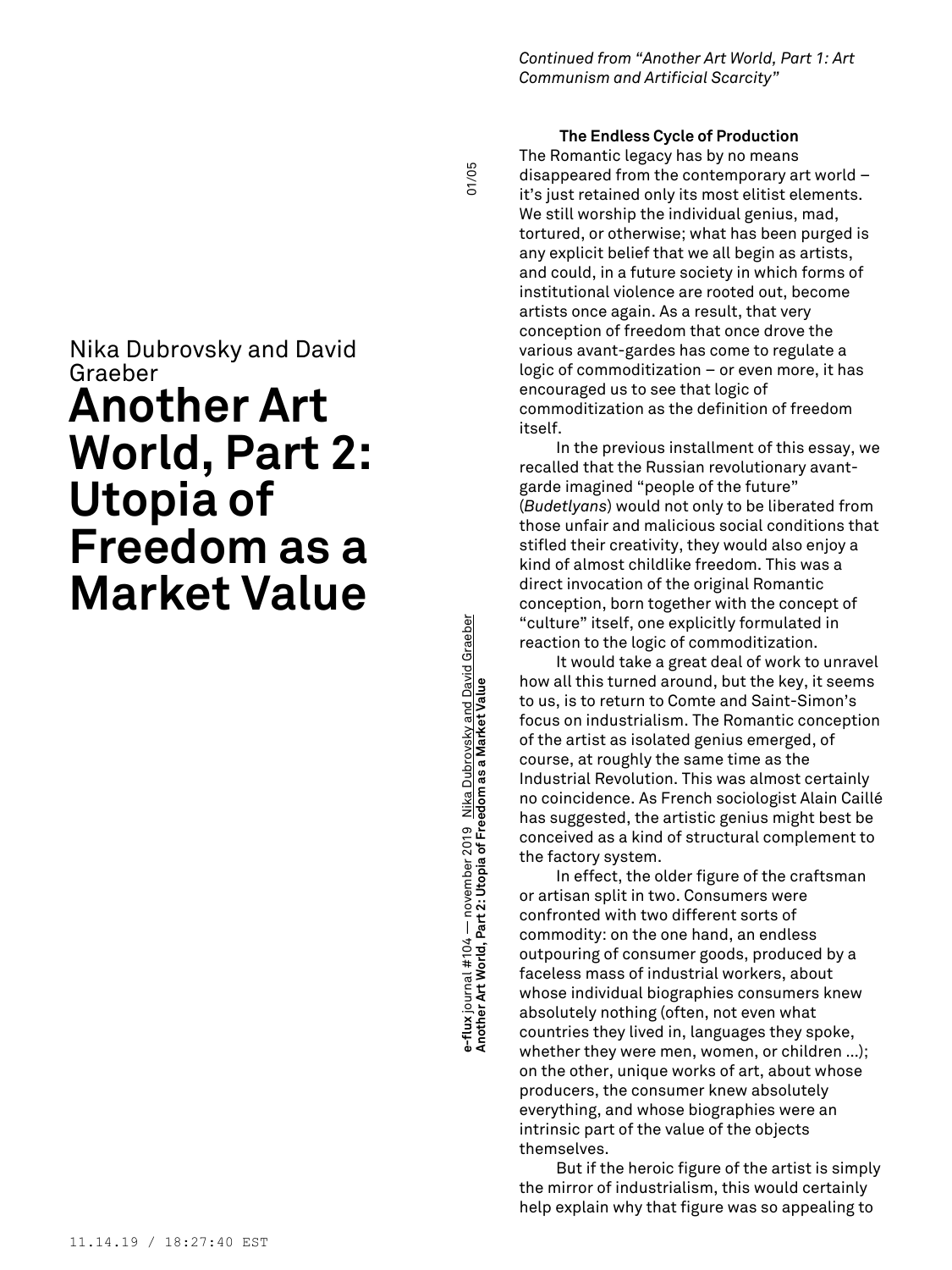socialists like Saint-Simon, or Marx (who in his student years tried his hand at German Romantic poetry). It does not explain why this figure is still with us. After all, we live in an age when capitalism is more and more organized around the management not of industrial labor but care work, less about the creation than about the sustaining, maintaining, nurturance, education, and repair of people, things, and the natural environment. Even the main loci of class struggle centers on nurses, cleaners, teachers, and care workers of various sorts.

True, artists too less and less resemble industrial workers, and more and more resemble managers. But they are still heroic, highly individualized managers nonetheless – that is, the successful ones (the lesser figures are now relegated largely to the artistic equivalent of care work). And it's telling that, whatever else may change, and however much the Romantic conception of the artist now seems to us trite, silly, and long-since-abandoned; however much discussion for that matter there is about artistic collectives; at a show like the Venice Biennale, or a museum of contemporary art, almost everything is still treated as if it springs from the brain of a specific named individual. Perhaps one piece in a hundred is an exception. And this is true no matter what the circumstances of a work's actual creation. We may be too delicate nowadays to call these individuals "geniuses." But the entire apparatus of the art world makes no sense unless it's ultimately something very like what used to be called genius – something ineffable, spiritual, creative, and rooted in the individual soul – which creates the value that it celebrates. Even the fascination of the contemporary art scene with promoting works by artists identified with specific disadvantaged groups, Iraqi migrants, queer Latinas, and so forth, is perfectly apiece with this; it might seem to mark a return to something at least a little more like the older idea of collective, cultural creativity, since the artists are being valued as representatives of the creative context from which they emerged, but ultimately, it simply dissolves that horizontal Romanticism back into vertical, heroic Romanticism again, since the value of any given artwork is still seen to derive from the artists entirely individual biography, which quickly takes on a logic and trajectory entirely its own.

(It's easy to see why this would have to be the case. To do otherwise would be to suggest that queer artists, or artists of colour, are somehow less individually responsible for their works than straight white ones. That would be obviously bigoted or racist. The only alternative would be to treat the latter primarily as products of their cultural environment, which is precisely

**Another Art World, Part 2: Utopia of Freedom as a Market Value** 02/05 Nika Dubrovsky and David Graeber **e-flux** journal #104 — november 2019 Nika Dubrovsky and David Graeber Freedom as a Market Value e-flux journal #104 — november 2019<br>Another Art World, Part 2: Utopia of Fre

02/05

what the art world refuses to do.)

The fact that everyone knows this, and many claim to object, does not make it any less true. Really, it just reveals how difficult this habit is to overcome. Because the overwhelming majority of artworks remain as they have always been, since the Industrial Revolution, seen as making sense only in relation to some unique individual soul. An art world that was *not* organized around the creative vision of named individuals simply would not be an "art world" at all.

Why then the lingering power of industrial categories and industrial-age modes of thought? The ultimate reason, it seems to us, lies in our inability to detach ourselves from the notion of "production."

We still seem obsessed with the notion that work is necessarily a matter of making things; preferably, through a process that is simultaneously mysterious, and at least a little bit unpleasant. Why, for example, do otherwise intelligent human beings so often insist that the "working class" no longer exists in wealthy countries, simply because not many people are employed in factories – as if it were somehow cyborgs or trained monkeys who were driving their taxis, installing their cable, or changing their bedpans when they're sick? Why do we identify work with "production" in the first place, rather than tending to things, maintaining them, or moving them around?

This habit of thought goes far deeper than Romanticism. It is the product of a very particular theological tradition. The Judaeo-Christian-Islamic God created the world out of nothing (He is in fact somewhat unusual in having created the universe out of nothing; most work with existing materials); the human condition, as the story of the Garden of Eden or for that matter Prometheus make clear, is punishment: those who disobeyed the Creator and tried to play God are cursed to continue to do exactly that, to create the means for their own existence, but to do so in a way that is also a form of pain and suffering. Adam is cursed to grow food by the sweat of his brow. Eve is simultaneously told that God will multiply her pains "in labor" – that is, in giving birth.

We might consider this analogy for a moment. The real process of "producing" children (if you really want to use that word) involves not just an act of sex and nine months of pregnancy, but a web of social relations involving years of nurture, support, education … Yet here that entire process disappears, collapsed into the one moment when a baby seems (especially to male onlookers) to just appear, fully formed, through a mysterious but painful process out of nowhere – much like the universe. This is the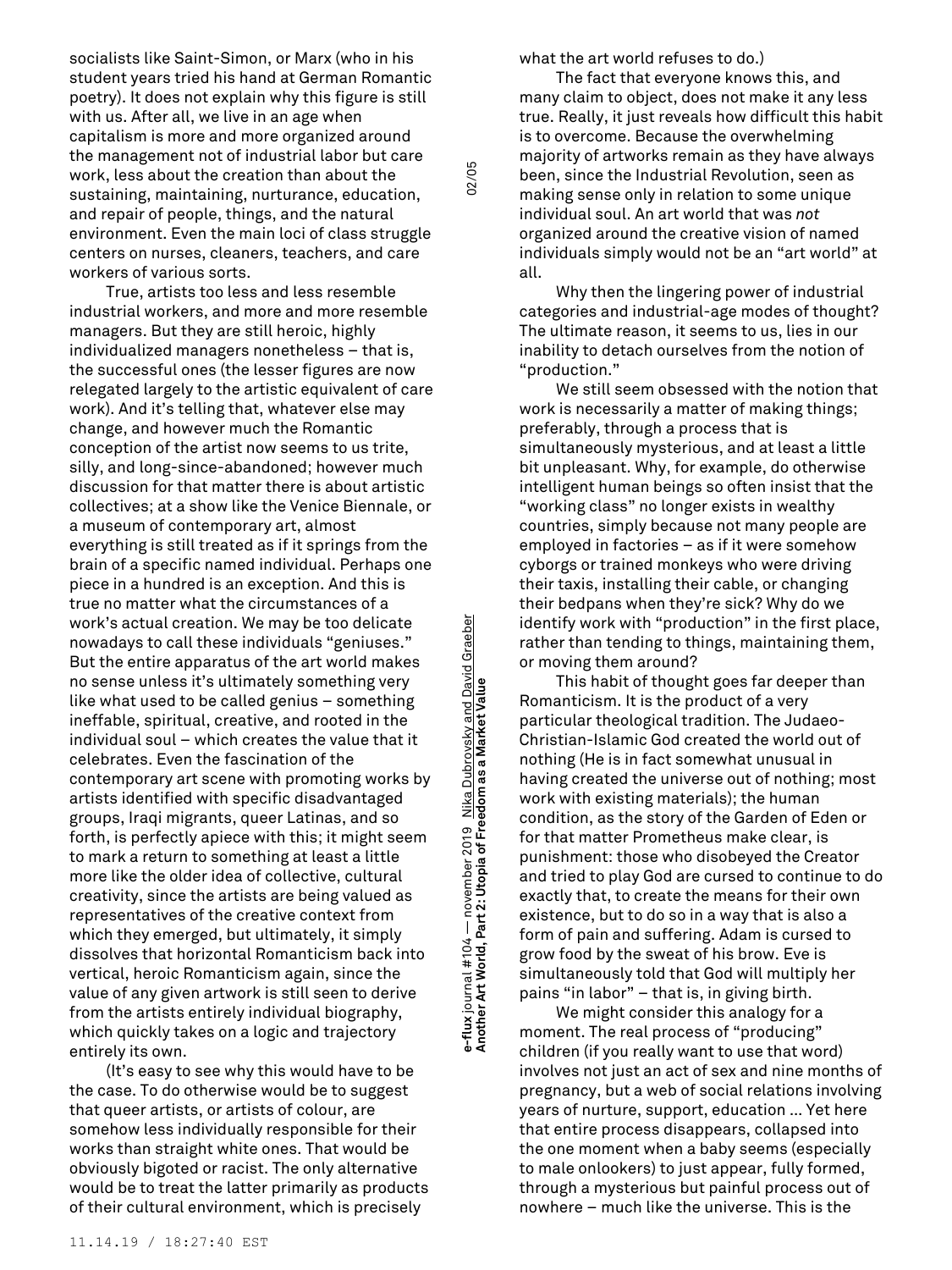very paradigm of "production," a word which literally means "to bring forth" or even "push out." The factory was always conceived as the ultimate black box, a mysterious place of pain and suffering, where steel, saucers, or microchips somehow pop out fully formed through a process we'll never really know and would rather prefer not to have to think about. But so, in the classical conception, is the artist's brain.

In this light, it only makes sense that both the factory worker and the artistic genius must suffer. They simply suffer in opposite (yet complementary) ways. The factory worker suffers because he's alienated from his work, it means nothing to him, and he has no control over it; the artist, because she's hopelessly entangled in it and will never be able to break free.

Obviously, with the decline of the importance of factory labor, and the predominance of finance capital, the notion that work is primarily a matter of producing things (instead of cleaning, moving, maintaining, nurturing, fixing, transforming, or caring for them) becomes ever more difficult to maintain. But in this context, the artist actually plays an increasingly strategic role. Art is still conceived as a factory of endless productivity, and art is still seen as somehow popping, through a painful yet mysterious process, directly from the artist's brain. And with the art world sitting as it does at the peak of the "creative industries," all this works to subtly suggest that the administrators and bureaucrats who increasingly make it up really are somehow "producing" something after all – or, something other than the various social tissues of the hierarchical structures of the art world itself.

### **The Art World In and Out**

Each exhibition, each new biennial or Documenta, strives (and inevitably claims) to be an historic event. Historical events are – by one definition at least (the one we like) – precisely those events that could not have been predicted before they happened. Every artistic event thus sets out to surprise its audience. Something must be formally new, something must be included that was not previously considered to fit in the category of "contemporary art," or even better, that was not considered to be an art at all. It's considered normal, nowadays, for exhibitions to include anything from ethnographic objects and folk art to the description of social practices or items of design. The art world constantly tests and waives its boundaries.

To some degree this is what the art world has actually become: the constant testing and overcoming of its own boundaries. As a result it

**Another Art World, Part 2: Utopia of Freedom as a Market Value** 03/05 e-flux journal #104 — november 2019 Nika <u>Dubrovsky and David Graeber</u><br>Another Art World, Part 2: Utopia of Freedom as a Market Value **e-flux** journal #104 — november 2019 Nika Dubrovsky and David Graeber

03/05

always *appears* to be moving in the direction foreseen by past avant-gardes, bursting its own bubble in order to ultimately encompass everything. But can it really succeed in blowing itself up? Is it even really trying? When a few years ago someone asked Boris Groys whether the art world, always in crisis, was really on the verge of self-destruction, Groys answered: "I do not see any signs of collapse. Worldwide, the industrial museum complex is growing. The pace of cultural tourism is increasing, new biennials and exhibitions are opening everywhere on a weekly basis. The recent addition of China alone has drastically increased the size of the art world."

Much of what is called the art world consists of an endless speculation on the rules, which are always in flux and under negotiation. No one claims to be responsible for them, everyone claims they are just trying to figure them out. It becomes all the more complicated because exposing, challenging, or breaking the rules is now the main substance of art itself.

This game of making a spectacular show of violating the rules, so as to create even more highly paid work for those who recalibrate, redistribute, and reevaluate them, is hardly limited to the art world, incidentally. Increasingly, it is the basic substance of politics itself. Consider Brexit. While presented as an outburst of popular rage, of burn-it-all-down revulsion against administrative elites, the class of people who are going to benefit the most from Brexit will obviously be lawyers, who will now have untold thousands of thousand-pound-an-hour work thrown at them reevaluating pretty much every contractual agreement the UK has entered into for the last forty-odd years. In many ways it stands as a parable for our times.

Still, there are always meta-rules, if we can call them that: rules about what sort or rules can and can't be broken. Perhaps the best way to determine these is to determine what's clearly an invalid move. It's commonplace to hear, for example, that there's nothing, nowadays, that cannot be turned into a work of art – if only because the very act of arguing about whether or not something is art will itself tend to constitute it as such. But this isn't really true. Some things can't be turned into works of art. It is, as we've learned from the Venice Biennale, possible to dredge of a ship in which refugees have drowned in the Mediterranean and place it on display, and some will agree that this is an artistic gesture. But the refugees themselves, or the ocean in which they drowned, are quite another matter.

There are always limits.

This is why we believe the image of the individual creative genius is so important. Deny it though we might, it continues to play a role in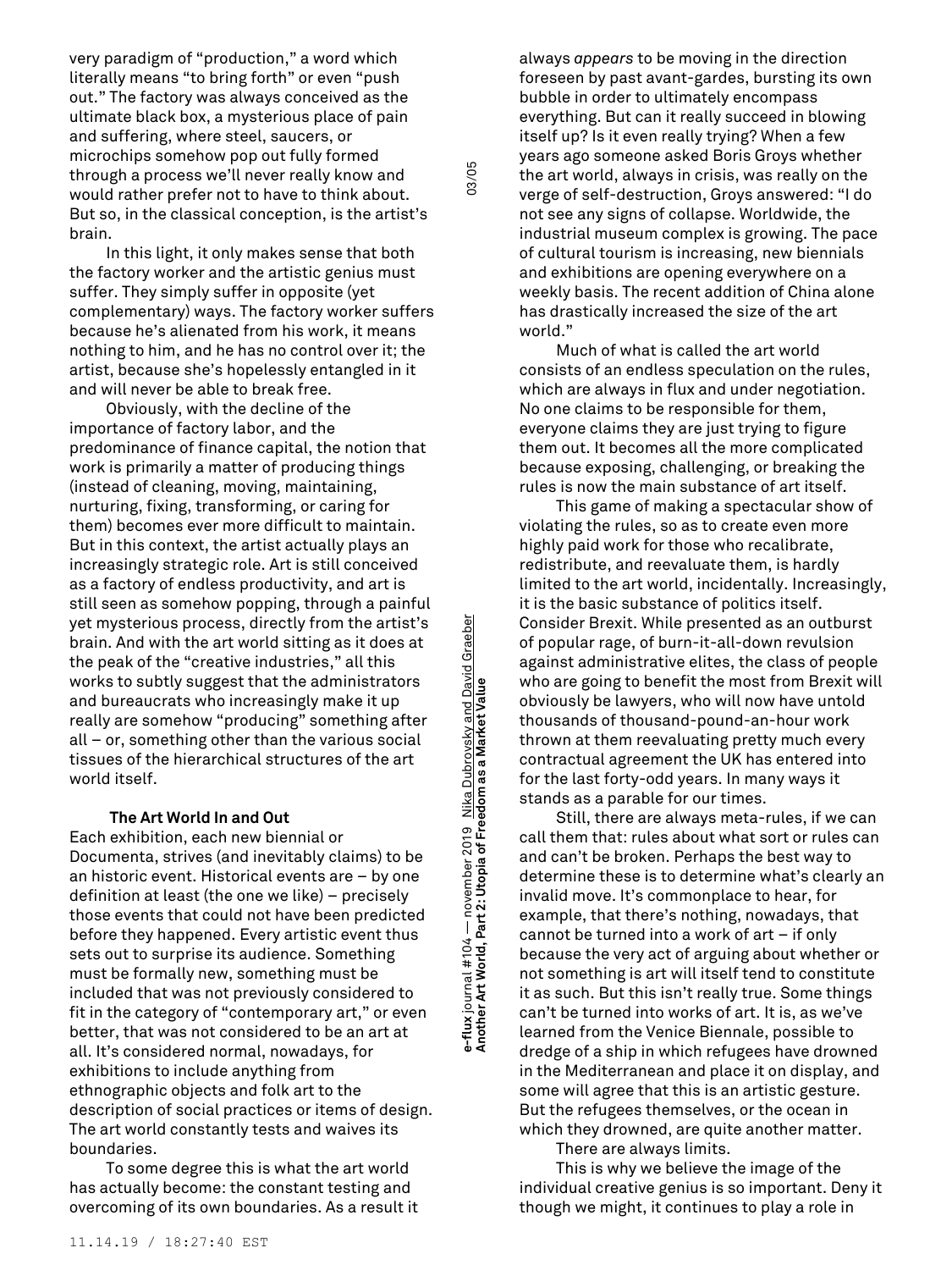regulating the rules of the game. To put it another way: the continued embrace of one half of the Romantic ideal is premised on the absolute exclusion of the other one. If there's one absolute rule, one red line that cannot be crossed, it is that *everyone* cannot be an artist. The kind of value art creates must, necessarily, be based on exclusion. To actually realize the vision of Novalis (or for that matter Osip Brik, or even Joseph Beuys) would mean to dissolve away the entire structure which makes "the art world" what it is, because it would destroy the entire mechanism through which it creates value.

This is not just because any market must, as we note, operate on a principle of scarcity, and some sort of conception of spiritual genius seems the only way to justify the levels of scarcity that a market pumped quite so full of the profits of financialized derivatives requires. The art world has, since the Industrial Revolution, always been based on the idea that "real art" is priceless and rare; the way the avant-garde challenge to this principle has been absorbed and recuperated has been to add to this that its definition is also constantly shifting and unstable. But this situation is in fact altogether favorable to the current players of the art market in the same way that market volatility is favorable to bond traders: the rapidly changing values of art objects, the discovery of the new names of artists allow for ever-new opportunities for profit, and especially for the insider traders who have some advance knowledge of how the rules are about to change (in many cases, because they are involved in changing them themselves). This is what the work of gallerists and curators is basically about. The price spikes, the conceptual revolutions, the new discoveries, the constant gladiatorial clashes between artists, galleries, curators, critics – all combine to propose a subtle argument: that the characteristic logic of financial markets, the combination of creative destruction, self-marketing, and speculation, *is* freedom, indeed, freedom on the most refined spiritual level. After all, it is nothing if not exhilerating. It feels like a game where anything goes. But so, often, does the financialized peaks of the business world; and just as in the business world, all this is only possible against the unstated background of that which absolutely cannot be challenged, which are ultimately, structures of exclusion.

# **We Don't Wish to End Here, However (or, Art Communism II)**

Our conclusions might seem bleak. Art remains inseparable from a Romantic notion of freedom; but the pursuit of the individual version of Romantic freedom seems to lead inexorably to

**Another Art World, Part 2: Utopia of Freedom as a Market Value** 04/05 Nika Dubrovsky and David Graeber **e-flux** journal #104 — november 2019 Nika Dubrovsky and David Graeber e-flux journal #104 — november 2019 <u>Nika Dubrovsky and Dav</u><br>Another Art World, Part 2: Utopia of Freedom as a Market Value

04/05

validating the logic of finance capital, just as the pursuit of the collective, democratic version of Romantic freedom, in which art is free to all, leads – if Tzvetan Todorov and company are to be believed – inexorably to the gulag.

But we don't think things are really as bad as all that.

In fact, since the logic of finance capital is not, ultimately, particularly inspiring, it only operates because the lure of communism, as the ultimate realization of Novalis's dream of undoing the violence that destroys our sense of play, beauty, and creation, continues to inform it. Here we have to take issue with Todorov's otherwise brilliant essay "Avant-Gardes & Totalitarianism," where he warned that the Romantic element in the avant-garde always turned out to open the way to totalitarianism. Citing numerous quotes from Stalin, Hitler, and Mussolini, Todorov argues that twentiethcentury dictators typically enacted the visions of avant-garde artists, that of radically transforming our common reality in accordance with some master plan. If "poetry could no longer be written after Auschwitz," as Theodor Adorno so famously put it, it was only because poetry was complicit in the crime.

Perhaps it's understandable then that the second half of the twentieth century came to be defined by a determination to entirely eliminate poetry from politics, to turn over power first to bland technocrats, then to even blander managers whose vision, insofar as they had one, was precisely not to have one. But the financial crisis of 2008, and particularly the looming crisis of climate change, which threatens to kill far more humans than all the wars of the twentieth century combined, has demonstrated that the rule of managers and technocrats is likely even more dangerous still.

The themes of the last Venice Biennale were devoted precisely to this sense of impending catastrophe. The two most memorable pieces were a sunken refugee ship, and the small Lithuanian Pavilion, a modestly sung ode to the end of the world. All reveled in the impossibility of establishing a redemptive narrative. What, after all, were we, as spectators, being offered as answers? Or even in the way of participation in the debate? Nothing but endless queues and parties, benefits, tournaments, the prospect of ownership of some fragment of our impending doom.

And in this case, the analysis of expert qualifications of artists and curators, or assessments of the level of complexity and subtlety of any specific work, is quite a meaningless exercise.

We would like to imagine the possibility of a completely different model of the art world. It's